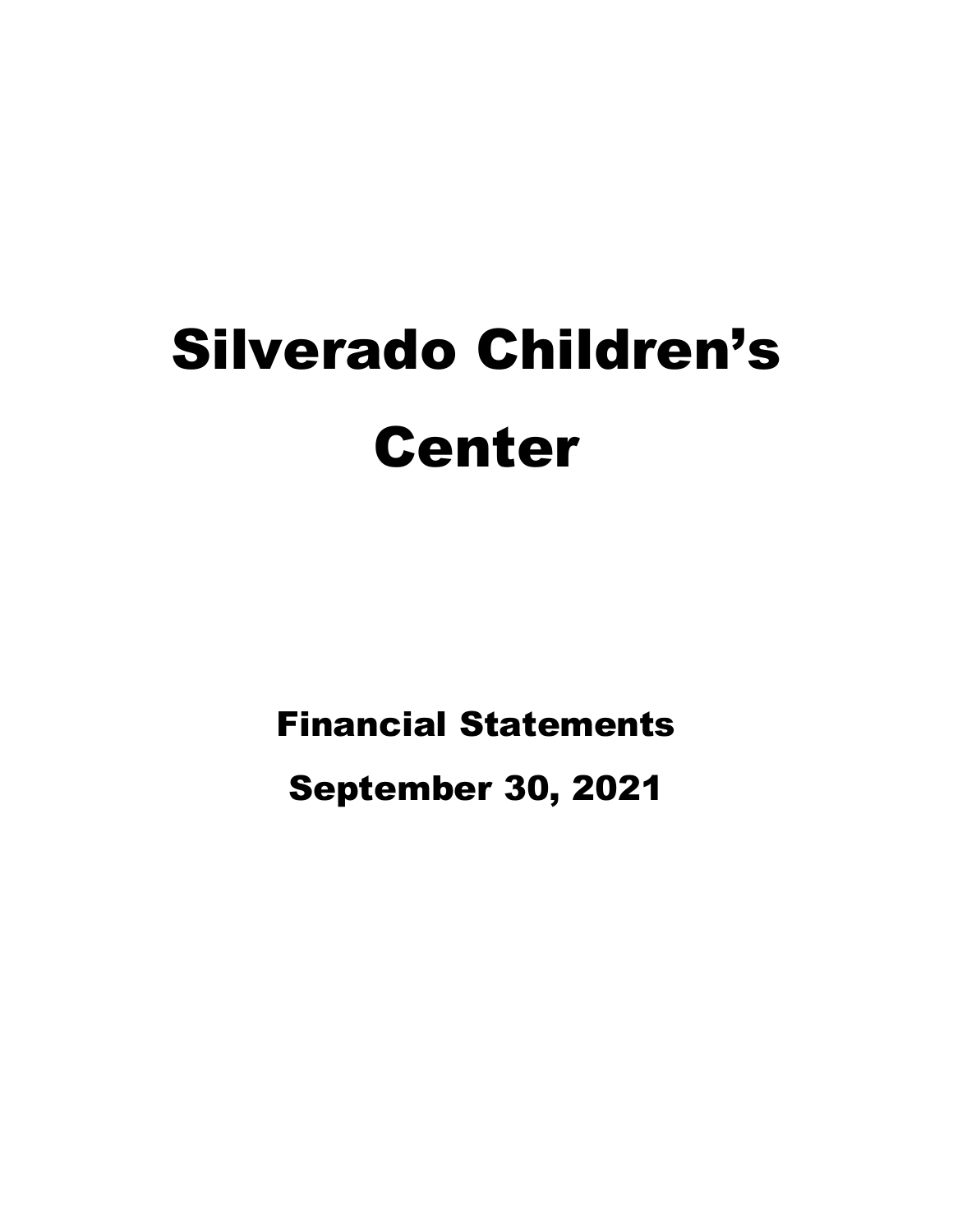#### 1:41 PM Silverado Children's Center 10/15/21 Profit & Loss Accrual Basis **September 2021**

|                                                          | <b>Sep 21</b>       | Jul - Sep 21          |
|----------------------------------------------------------|---------------------|-----------------------|
| <b>Ordinary Income/Expense</b>                           |                     |                       |
| Income                                                   |                     |                       |
| 4010 Donations                                           |                     |                       |
| 4012 Animal Care Donations<br>6962 · Animal Care Expense | 0.00                | 27.00                 |
| Total 4012 · Animal Care Donations                       | 0.00                | 27.00                 |
| 4010 Donations - Other                                   | 11.90               | 44.57                 |
| Total 4010 Donations                                     | 11.90               | 71.57                 |
|                                                          |                     |                       |
| 4080 · Registration Fees<br>4090 · Tuition               | 225.00<br>35,708.94 | 2,296.62<br>84,266.18 |
| <b>Total Income</b>                                      | 35,945.84           | 86,634.37             |
| <b>Expense</b>                                           |                     |                       |
| 6000 Advertising<br>6020 · Auto Expense                  | 146.76              | 635.49                |
| $6022 \cdot Gas$                                         | 0.00                | 45.39                 |
| 6025 · Repairs & Maintenance                             | 0.00                | 52.47                 |
| Total 6020 · Auto Expense                                | 0.00                | 97.86                 |
| 6090 Dues & Subscriptions<br>6200 Insurance Expense      | 159.98              | 254.69                |
| 6203 Health                                              | 603.02              | 1,206.04              |
| 6202 Worker's Comp                                       | 0.00                | 649.58                |
| Total 6200 · Insurance Expense                           | 603.02              | 1,855.62              |
| 6550 Office Expense                                      |                     |                       |
| 6958 Staff Gift                                          | 106.25              | 1,096.65              |
| 6957 · Furniture                                         | 66.03               | 176.03                |
| 6555 · Health & Safety                                   | 0.00                | 551.23                |
| 6554 · Paper Products                                    | 0.00                | 336.30                |
| 6551 Internet Access                                     | 49.94               | 220.72                |
| 6552 Office Supplies                                     | 274.46              | 962.06                |
| 6553 Website                                             | 59.88               | 59.88                 |
| 6550 Office Expense - Other                              | 0.00                | 105.91                |
| Total 6550 · Office Expense                              | 556.56              | 3,508.78              |
| 6640 Legal & Prof Fees                                   |                     |                       |
| 6642 Legal                                               | 0.00                | 615.00                |
| 6644 · Bookkeeping                                       | 750.00              | 3,750.00              |
| Total 6640 · Legal & Prof Fees                           | 750.00              | 4,365.00              |
| 6790 · Salaries & Wages                                  |                     |                       |
| 6793 Director                                            | 3,768.88            | 11,306.65             |
| 6792 Staff                                               | 8,873.93            | 23,603.50             |
| Total 6790 · Salaries & Wages                            | 12,642.81           | 34,910.15             |
| 6800 · Payroll Expenses                                  |                     |                       |
| 6806 · Payroll Processing Fees                           | 175.00              | 472.50                |
| 6801 ETT                                                 | 7.47                | 15.24                 |
| 6803 Medicare                                            | 432.98              | 1,210.98              |
| 6804 Social Security                                     | 890.37              | 3,266.56              |
| $6805 \cdot SUI$                                         | 179.66              | 374.53                |
| 6800 · Payroll Expenses - Other                          | 2,242.88            | 5,563.97              |
| Total 6800 · Payroll Expenses                            | 3,928.36            | 10,903.78             |
| 6820 Postage                                             | 0.00                | 11.00                 |
|                                                          |                     |                       |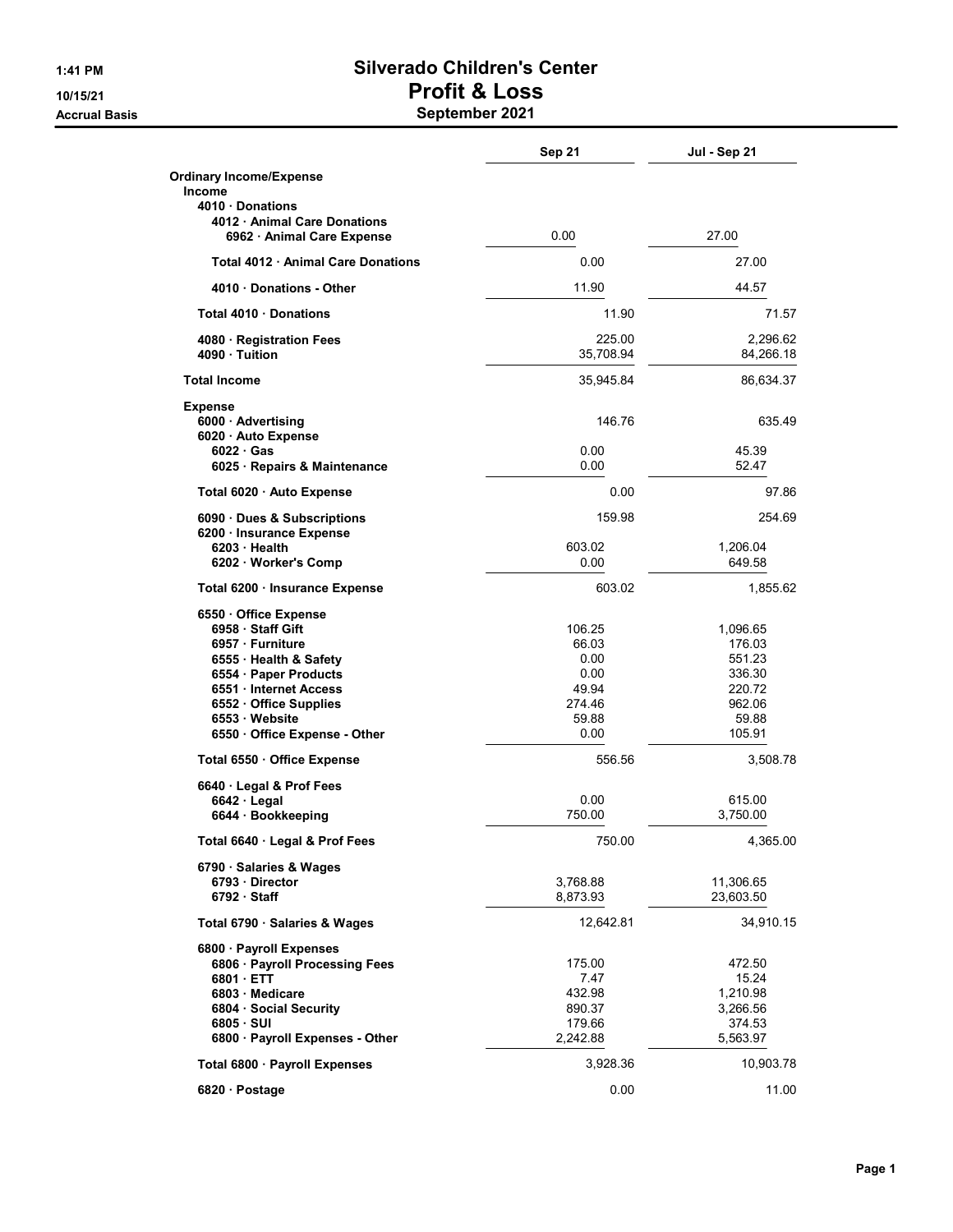#### 1:41 PM Silverado Children's Center 10/15/21 Profit & Loss Accrual Basis **September 2021**

|                                                     | <b>Sep 21</b> | Jul - Sep 21 |
|-----------------------------------------------------|---------------|--------------|
| 6900 · Repairs & Mtce                               |               |              |
| 6901 Building/Grounds                               | 7,340.00      | 8,752.63     |
| 6903 Equipment                                      | 269.36        | 2.478.36     |
| 6905 · Janitorial                                   | 21.09         | 3,313.56     |
| 6900 Repairs & Mtce - Other                         | 354.18        | 683.72       |
| Total 6900 · Repairs & Mtce                         | 7,984.63      | 15,228.27    |
| 6930 · Substitute Teacher Expense<br>6940 Utilities | 0.00          | 975.15       |
| 6941 Gas & Electric                                 | 427.57        | 1.323.29     |
| 6943 Trash                                          | 0.00          | 124.63       |
| Total 6940 Utilities                                | 427.57        | 1,447.92     |
| 6950 · Program Expense                              |               |              |
| 6956 Consumables/Art Supplies                       | 0.00          | 110.41       |
| 6951 • Animal Supplies                              | 1,067.80      | 2,183.02     |
| 6952 Curriculum Supp/Non Consumable                 | 0.00          | 599.19       |
| 6955 Snacks/Food                                    | 369.17        | 1.774.37     |
| Total 6950 · Program Expense                        | 1,436.97      | 4,666.99     |
| 6970 · Telephone                                    | 176.68        | 354.06       |
| <b>Total Expense</b>                                | 28,813.34     | 79,214.76    |
| <b>Net Ordinary Income</b>                          | 7,132.50      | 7,419.61     |
| Net Income                                          | 7,132.50      | 7,419.61     |
|                                                     |               |              |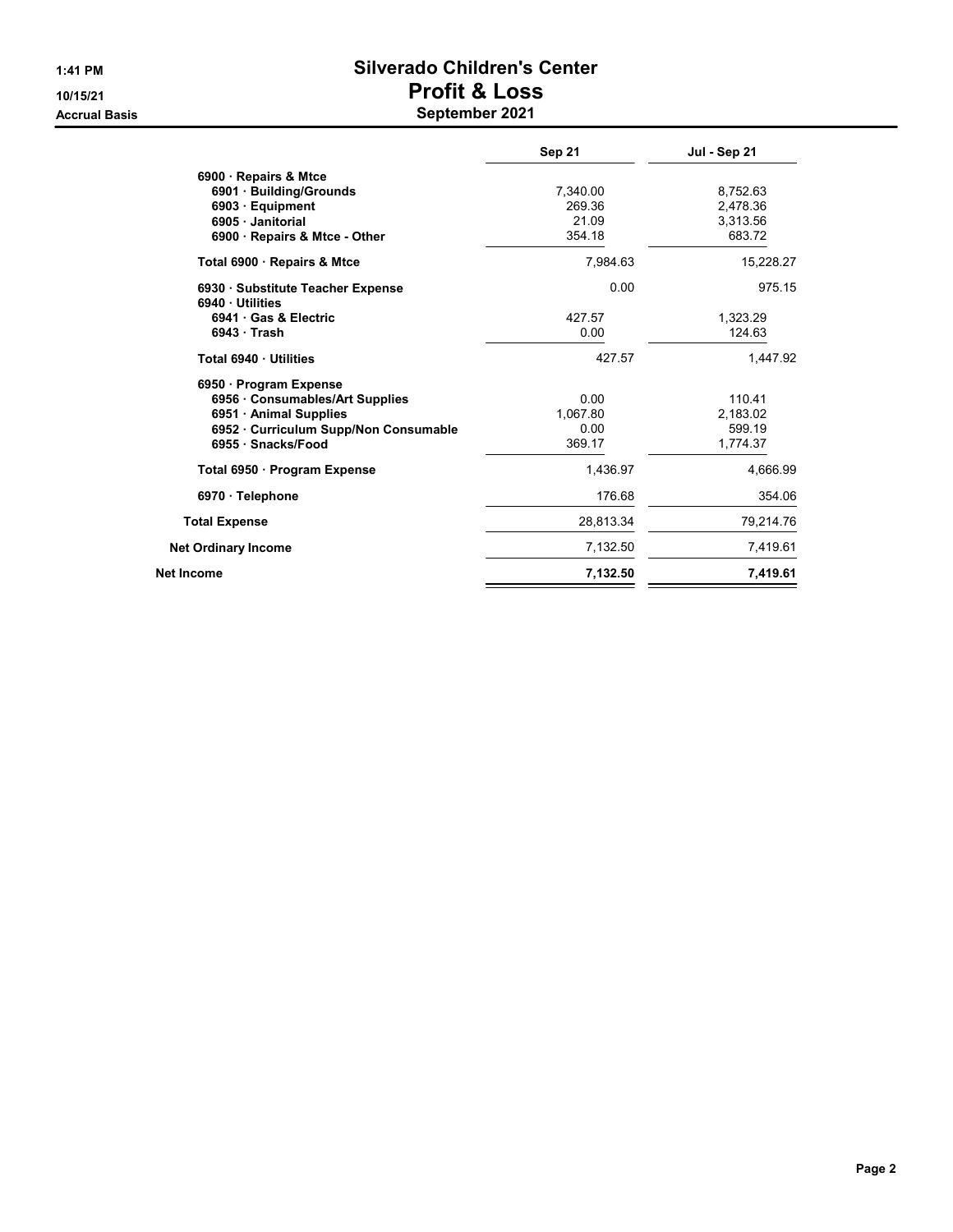### 1:39 PM Silverado Children's Center 10/15/21 Profit & Loss

#### Accrual Basis July through September 2021

|                                                        | <b>Jul 21</b> | Aug 21    | Sep 21    | <b>TOTAL</b> |
|--------------------------------------------------------|---------------|-----------|-----------|--------------|
| <b>Ordinary Income/Expense</b>                         |               |           |           |              |
| <b>Income</b>                                          |               |           |           |              |
| 4010 Donations                                         |               |           |           |              |
| 4012 Animal Care Donations<br>6962 Animal Care Expense | 0.00          | 27.00     | 0.00      | 27.00        |
|                                                        |               | 27.00     |           | 27.00        |
| Total 4012 Animal Care Donations                       | 0.00          |           | 0.00      |              |
| 4010 Donations - Other                                 | 32.67         | 0.00      | 11.90     | 44.57        |
| Total 4010 Donations                                   | 32.67         | 27.00     | 11.90     | 71.57        |
| 4080 · Registration Fees                               | 1,150.00      | 921.62    | 225.00    | 2.296.62     |
| 4090 Tuition                                           | 25,865.35     | 22,691.89 | 35,708.94 | 84,266.18    |
| <b>Total Income</b>                                    | 27,048.02     | 23,640.51 | 35,945.84 | 86,634.37    |
| <b>Expense</b>                                         |               |           |           |              |
| 6000 Advertising                                       | 263.17        | 225.56    | 146.76    | 635.49       |
| 6020 · Auto Expense<br>$6022 \cdot Gas$                | 0.00          | 45.39     | 0.00      | 45.39        |
| 6025 · Repairs & Maintenance                           | 52.47         | 0.00      | 0.00      | 52.47        |
| Total 6020 · Auto Expense                              | 52.47         | 45.39     | 0.00      | 97.86        |
| 6090 · Dues & Subscriptions                            | 29.98         | 64.73     | 159.98    | 254.69       |
| 6200 · Insurance Expense                               |               |           |           |              |
| $6203$ Health                                          | 0.00          | 603.02    | 603.02    | 1,206.04     |
| 6202 Worker's Comp                                     | 649.58        | 0.00      | 0.00      | 649.58       |
| Total 6200 · Insurance Expense                         | 649.58        | 603.02    | 603.02    | 1,855.62     |
| 6550 Office Expense                                    |               |           |           |              |
| 6958 · Staff Gift                                      | 412.92        | 577.48    | 106.25    | 1,096.65     |
| 6957 · Furniture                                       | 0.00          | 110.00    | 66.03     | 176.03       |
| 6555 · Health & Safety                                 | 104.99        | 446.24    | 0.00      | 551.23       |
| 6554 Paper Products                                    | 130.05        | 206.25    | 0.00      | 336.30       |
| 6551 · Internet Access                                 | 32.10         | 138.68    | 49.94     | 220.72       |
| 6552 Office Supplies                                   | 347.98        | 339.62    | 274.46    | 962.06       |
| 6553 Website                                           | 0.00          | 0.00      | 59.88     | 59.88        |
| 6550 Office Expense - Other                            | 56.91         | 49.00     | 0.00      | 105.91       |
| Total 6550 · Office Expense                            | 1,084.95      | 1,867.27  | 556.56    | 3,508.78     |
| 6640 Legal & Prof Fees                                 |               |           |           |              |
| $6642 \cdot$ Legal                                     | 450.00        | 165.00    | 0.00      | 615.00       |
| 6644 · Bookkeeping                                     | 2,250.00      | 750.00    | 750.00    | 3,750.00     |
| Total 6640 · Legal & Prof Fees                         | 2.700.00      | 915.00    | 750.00    | 4.365.00     |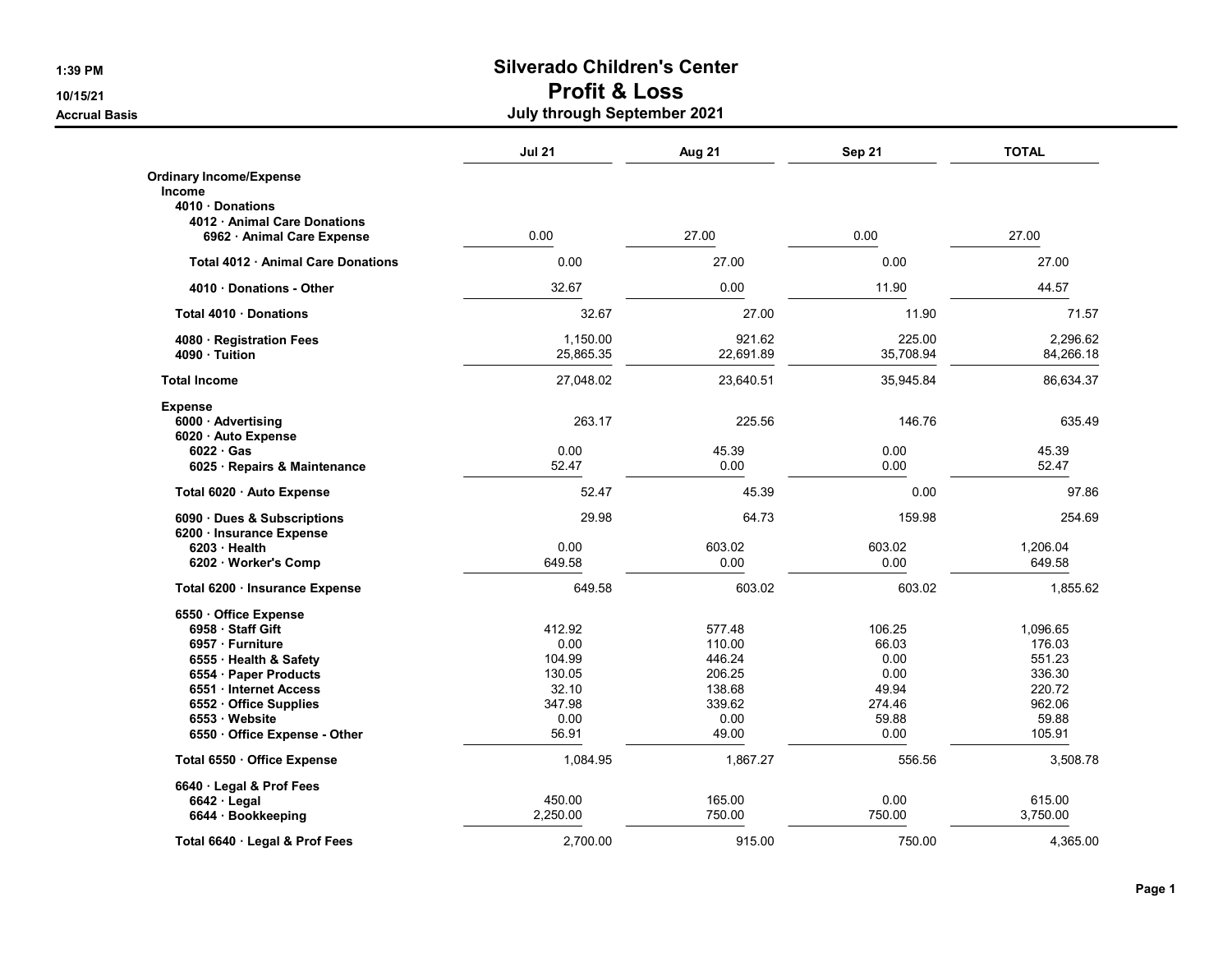### 1:39 PM Silverado Children's Center 10/15/21 Profit & Loss

#### Accrual Basis July through September 2021

|                                       | <b>Jul 21</b> | Aug 21      | Sep 21    | <b>TOTAL</b> |
|---------------------------------------|---------------|-------------|-----------|--------------|
| 6790 · Salaries & Wages               |               |             |           |              |
| 6793 Director                         | 3,768.89      | 3,768.88    | 3,768.88  | 11,306.65    |
| $6792 \cdot$ Staff                    | 6,574.24      | 8,155.33    | 8,873.93  | 23,603.50    |
| Total 6790 · Salaries & Wages         | 10,343.13     | 11,924.21   | 12,642.81 | 34,910.15    |
| 6800 · Payroll Expenses               |               |             |           |              |
| 6806 · Payroll Processing Fees        | 122.50        | 175.00      | 175.00    | 472.50       |
| 6801 ETT                              | 2.48          | 5.29        | 7.47      | 15.24        |
| 6803 Medicare                         | 360.88        | 417.12      | 432.98    | 1,210.98     |
| 6804 · Social Security                | 1,543.18      | 833.01      | 890.37    | 3,266.56     |
| $6805 \cdot SUI$                      | 67.93         | 126.94      | 179.66    | 374.53       |
| 6800 · Payroll Expenses - Other       | 1,149.86      | 2,171.23    | 2,242.88  | 5,563.97     |
| Total 6800 · Payroll Expenses         | 3,246.83      | 3,728.59    | 3,928.36  | 10,903.78    |
| 6820 · Postage                        | 11.00         | 0.00        | 0.00      | 11.00        |
| 6900 · Repairs & Mtce                 |               |             |           |              |
| 6901 · Building/Grounds               | 240.00        | 1,172.63    | 7,340.00  | 8,752.63     |
| 6903 · Equipment                      | 2,209.00      | 0.00        | 269.36    | 2,478.36     |
| 6905 · Janitorial                     | 1,693.51      | 1,598.96    | 21.09     | 3,313.56     |
| 6900 Repairs & Mtce - Other           | 113.32        | 216.22      | 354.18    | 683.72       |
| Total 6900 · Repairs & Mtce           | 4.255.83      | 2.987.81    | 7.984.63  | 15,228.27    |
| 6930 · Substitute Teacher Expense     | 572.40        | 402.75      | 0.00      | 975.15       |
| 6940 Utilities                        | 419.13        | 476.59      | 427.57    | 1,323.29     |
| 6941 Gas & Electric                   | 0.00          |             | 0.00      |              |
| $6943 \cdot$ Trash                    |               | 124.63      |           | 124.63       |
| Total 6940 · Utilities                | 419.13        | 601.22      | 427.57    | 1,447.92     |
| 6950 · Program Expense                |               |             |           |              |
| 6956 Consumables/Art Supplies         | 110.41        | 0.00        | 0.00      | 110.41       |
| 6951 · Animal Supplies                | 500.84        | 614.38      | 1,067.80  | 2,183.02     |
| 6952 · Curriculum Supp/Non Consumable | 329.12        | 270.07      | 0.00      | 599.19       |
| 6955 · Snacks/Food                    | 575.94        | 829.26      | 369.17    | 1,774.37     |
| Total 6950 · Program Expense          | 1,516.31      | 1,713.71    | 1,436.97  | 4,666.99     |
| 6970 · Telephone                      | 109.98        | 67.40       | 176.68    | 354.06       |
| <b>Total Expense</b>                  | 25,254.76     | 25,146.66   | 28,813.34 | 79,214.76    |
| <b>Net Ordinary Income</b>            | 1,793.26      | $-1,506.15$ | 7,132.50  | 7,419.61     |
| Net Income                            | 1,793.26      | $-1,506.15$ | 7,132.50  | 7,419.61     |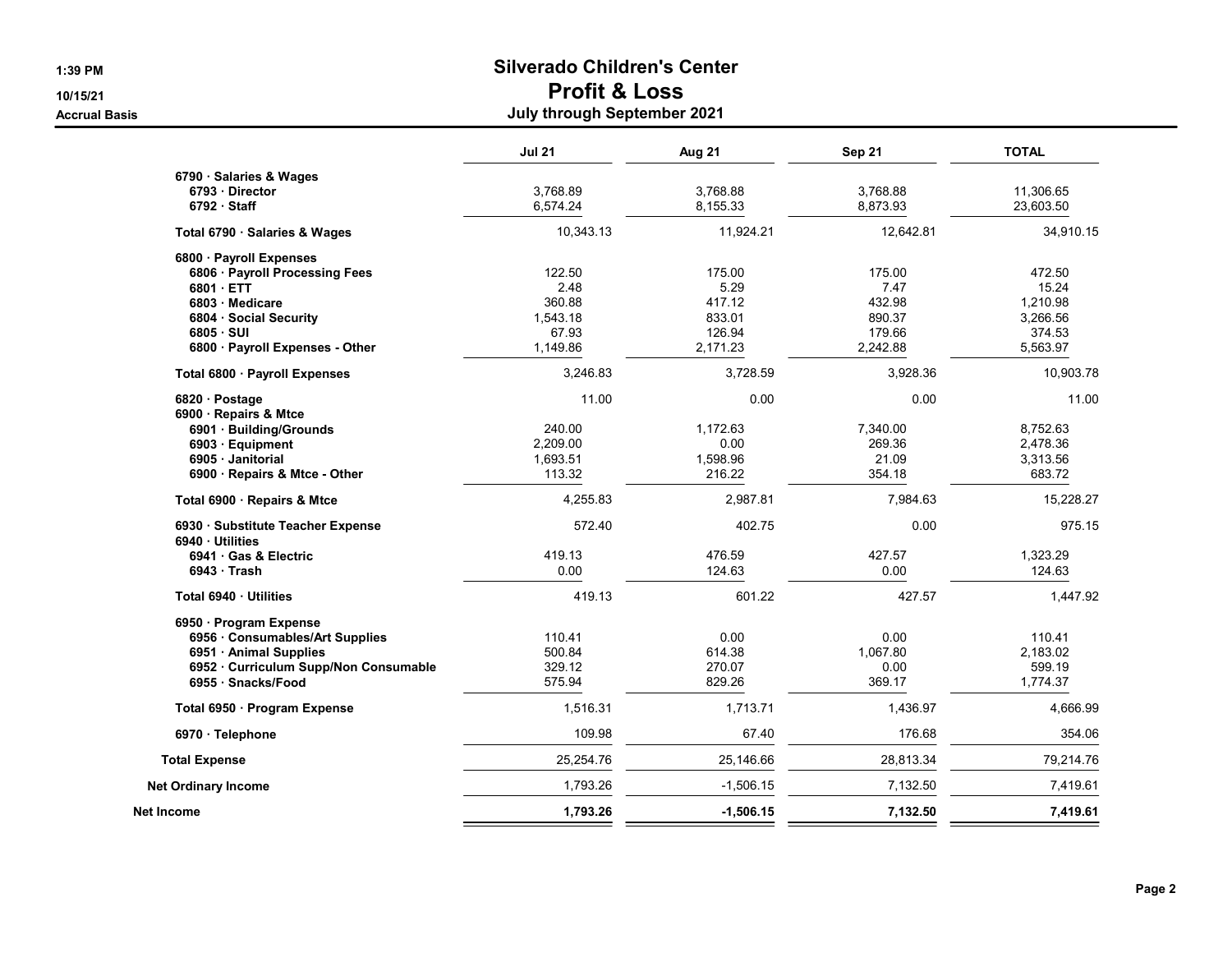# 1:35 PM Silverado Children's Center 10/15/21 **Balance Sheet**

Accrual Basis **As of September 30, 2021** 

|                                                   | Sep 30, 21         |
|---------------------------------------------------|--------------------|
| ASSETS                                            |                    |
| <b>Current Assets</b>                             |                    |
| <b>Checking/Savings</b><br>1000 · B of A Checking | 9,437.31           |
| 1030 Bus. Savings-BofA                            | 16,052.35          |
| <b>Total Checking/Savings</b>                     | 25,489.66          |
| <b>Total Current Assets</b>                       | 25,489.66          |
| <b>Fixed Assets</b>                               |                    |
| 1500 · Fixed Asset(s)                             |                    |
| 1510 · Buildings & Improvements                   | 299,312.05         |
| 1520 · Furniture & Equipment                      | 54,762.51          |
| 1530 · Accum Depr                                 | $-340,565.00$      |
| Total 1500 · Fixed Asset(s)                       | 13,509.56          |
| <b>Total Fixed Assets</b>                         | 13,509.56          |
| <b>TOTAL ASSETS</b>                               | 38,999.22          |
| <b>LIABILITIES &amp; EQUITY</b>                   |                    |
| Liabilities                                       |                    |
| <b>Current Liabilities</b>                        |                    |
| <b>Accounts Payable</b>                           |                    |
| 2000 Accounts Payable                             | 7,097.20           |
| <b>Total Accounts Payable</b>                     | 7,097.20           |
| <b>Other Current Liabilities</b>                  |                    |
| 2100 · Payroll Liabilities                        |                    |
| 2102 CA Withholding<br>2103 CA SDI                | -130.58<br>-895.70 |
| 2105 ETT                                          | 0.09               |
| 2106 · Federal Withholding                        | -469.89            |
| 2108 · Health Ins (Emp)                           | 65.25              |
| 2109 · Medicare - Company                         | $-180.23$          |
| 2110 Medicare - Employee                          | 0.01               |
| 2111 · Social Security - Company                  | $-24.03$           |
| $2113 \cdot SUI$                                  | 153.21             |
| 2100 · Payroll Liabilities - Other                | $-65.25$           |
| Total 2100 · Payroll Liabilities                  | $-1,547.12$        |
| 2200 · Note(s) Payable<br>2201 SMRPD              |                    |
| SMRPD (2nd Loan)                                  | 66,447.95          |
| 2201 · SMRPD - Other                              | 28,950.00          |
| Total 2201 · SMRPD                                | 95,397.95          |
| 2202 Old Payable to SMPRD                         | 36,848.21          |
| Total 2200 · Note(s) Payable                      | 132,246.16         |
| <b>Total Other Current Liabilities</b>            | 130,699.04         |
| <b>Total Current Liabilities</b>                  | 137,796.24         |
| <b>Total Liabilities</b>                          | 137,796.24         |
| <b>Equity</b>                                     |                    |
| 3900 · Retained Earnings                          | -106,216.63        |
| <b>Net Income</b>                                 | 7,419.61           |
| <b>Total Equity</b>                               | -98,797.02         |
| TOTAL LIABILITIES & EQUITY                        | 38,999.22          |
|                                                   |                    |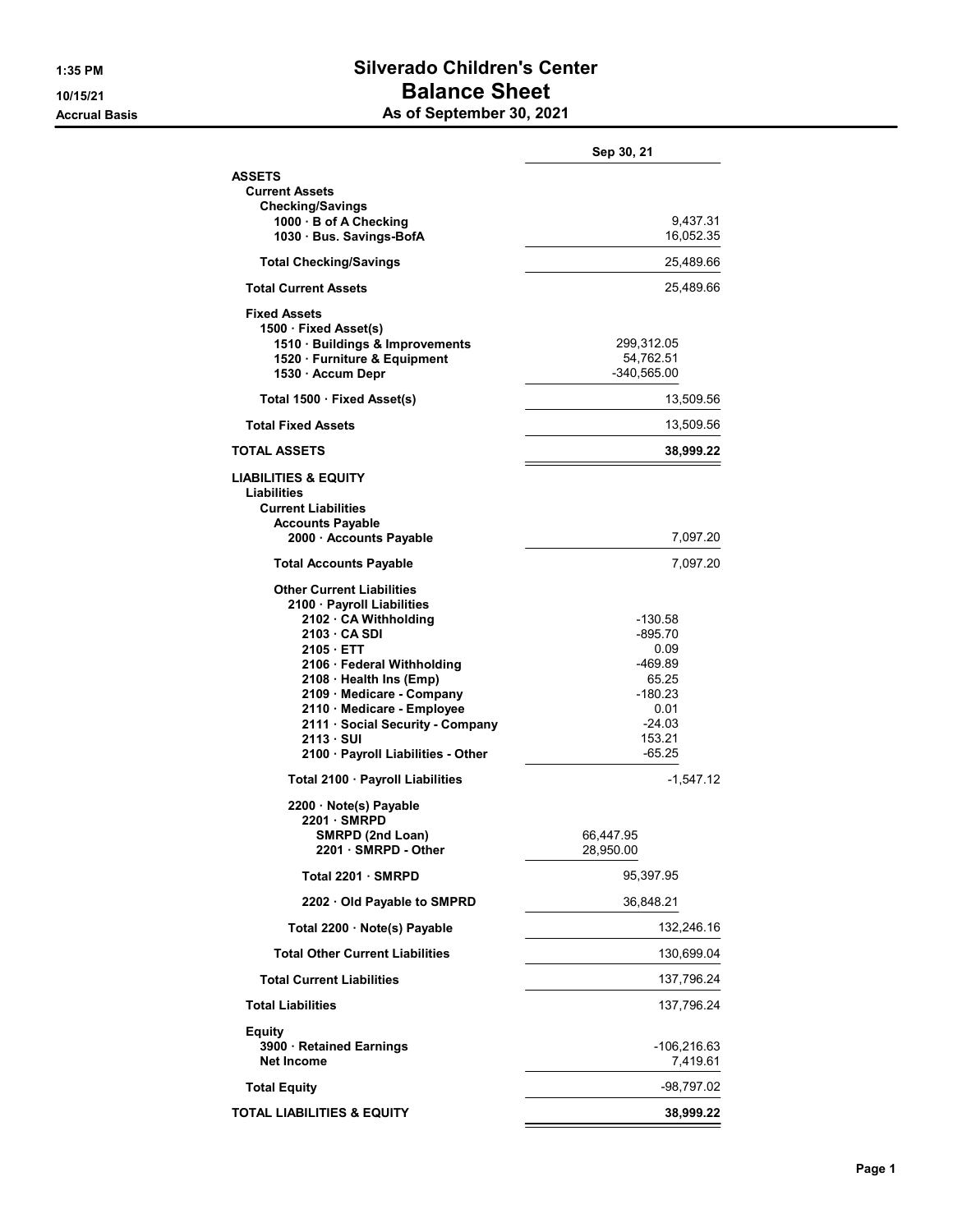# 1:34 PM Silverado Children's Center 10/15/21 and the contraction Contraction List by Vendor

September 2021

| <b>Type</b>                            | Date       | <b>Num</b> | Memo           | <b>Account</b>            | Cir                       | <b>Split</b>          | <b>Debit</b> | <b>Credit</b> |
|----------------------------------------|------------|------------|----------------|---------------------------|---------------------------|-----------------------|--------------|---------------|
| $A + CPR$                              |            |            |                |                           |                           |                       |              |               |
| <b>Bill Pmt -Check</b>                 | 09/20/2021 | 8357       | Pediatric CPR  | $1000 \cdot B$ of A Check |                           | $2000 \cdot$ Account  |              | 65.00         |
| Albertson's                            |            |            |                |                           |                           |                       |              |               |
| Check                                  | 09/07/2021 |            |                | $1000 \cdot B$ of A Check | X                         | $6955 \cdot$ Snacks/  |              | 50.90         |
| Check                                  | 09/30/2021 |            |                | $1000 \cdot B$ of A Check | $\times$                  | $6955 \cdot$ Snacks/  |              | 16.97         |
| Amazon.com                             |            |            |                |                           |                           |                       |              |               |
| Check                                  | 09/10/2021 |            |                | $1000 \cdot B$ of A Check | Х                         | $6900 \cdot$ Repairs  |              | 40.98         |
| Check                                  | 09/17/2021 |            |                | $1000 \cdot B$ of A Check | X                         | $6552 \cdot$ Office S |              | 48.37         |
| Check                                  | 09/20/2021 |            | Digital        | $1000 \cdot B$ of A Check | X                         | 6090 · Dues &         |              | 14.99         |
| Check                                  | 09/29/2021 |            |                |                           | $\times$                  | 6090 · Dues &         |              | 14.00         |
|                                        |            |            | Digital        | 1000 · B of A Check       |                           |                       |              |               |
| Apple.com                              |            |            |                |                           |                           |                       |              |               |
| Check                                  | 09/27/2021 |            | Cloud          | $1000 \cdot B$ of A Check | $\times$                  | $6090 \cdot$ Dues &   |              | 2.99          |
| AT&T                                   |            |            |                |                           |                           |                       |              |               |
| Check                                  | 09/02/2021 |            |                | $1000 \cdot B$ of A Check | X                         | 6970 $\cdot$ Telepho  |              | 73.98         |
| Check                                  | 09/20/2021 |            |                | $1000 \cdot B$ of A Check | $\boldsymbol{\mathsf{X}}$ | $6970 \cdot$ Telepho  |              | 32.10         |
| Check                                  | 09/29/2021 |            |                | $1000 \cdot B$ of A Check | X                         | $6551 \cdot$ Internet |              | 49.94         |
| <b>Bank of America</b>                 |            |            |                |                           |                           |                       |              |               |
| Check                                  | 09/30/2021 |            | monthly transf | $1000 \cdot B$ of A Check | X                         | $1030 \cdot Bus.$ Sa  |              | 1,000.00      |
| <b>California Choice Benefit Admin</b> |            |            |                |                           |                           |                       |              |               |
| Check                                  | 09/22/2021 |            | October        | $1000 \cdot B$ of A Check | X                         | $6203 \cdot$ Health   |              | 603.02        |
| <b>Canyon Feed &amp; Tack</b>          |            |            |                |                           |                           |                       |              |               |
| Check                                  | 09/07/2021 |            | Account #737   | $1000 \cdot B$ of A Check | Χ                         | $6951 \cdot$ Animal   |              | 67.95         |
| Check                                  | 09/14/2021 |            | Account #737   | $1000 \cdot B$ of A Check | X                         | $6951 \cdot$ Animal   |              | 67.95         |
| Check                                  | 09/21/2021 |            | Account #737   | $1000 \cdot B$ of A Check | X                         | $6951 \cdot$ Animal   |              | 67.95         |
| Check                                  | 09/28/2021 |            | Account #737   | $1000 \cdot B$ of A Check | $\times$                  | $6951 \cdot$ Animal   |              | 47.95         |
| <b>Door Dash</b>                       |            |            |                |                           |                           |                       |              |               |
| Check                                  | 09/29/2021 |            | Pink Dot       | $1000 \cdot B$ of A Check | X                         | 6958 · Staff Gift     |              | 33.16         |
| <b>GODADDY.COM</b>                     |            |            |                |                           |                           |                       |              |               |
| Check                                  | 09/29/2021 |            |                |                           | X                         |                       |              | 59.88         |
|                                        |            |            |                | $1000 \cdot B$ of A Check |                           | 6553 · Website        |              |               |
| <b>Home Depot</b>                      |            |            |                |                           |                           |                       |              |               |
| Check                                  | 09/01/2021 |            |                | $1000 \cdot B$ of A Check | $\times$                  | $6900 \cdot$ Repairs  |              | 205.51        |
| Indeed                                 |            |            |                |                           |                           |                       |              |               |
| Check                                  | 09/02/2021 |            | <b>Staff</b>   | $1000 \cdot B$ of A Check | $\times$                  | $6000 \cdot$ Advertis |              | 146.76        |
| <b>Lux Cleaning Services</b>           |            |            |                |                           |                           |                       |              |               |
| <b>Bill Pmt -Check</b>                 | 09/15/2021 | 8353       | 05/2021 Servi  | $1000 \cdot B$ of A Check | $\times$                  | $2000 \cdot$ Account  |              | 840.00        |
| <b>Bill Pmt -Check</b>                 | 09/15/2021 | 8354       | 06/2021 Servi  | $1000 \cdot B$ of A Check | $\times$                  | 2000 · Account        |              | 880.00        |
| <b>Bill Pmt -Check</b>                 | 09/15/2021 | 8355       | 07/2021 Servi  | $1000 \cdot B$ of A Check | X                         | $2000 \cdot$ Account  |              | 800.00        |
| <b>Bill Pmt -Check</b>                 | 09/15/2021 | 8356       | 08/2021 Servi  | $1000 \cdot B$ of A Check | X                         | $2000 \cdot$ Account  |              | 800.00        |
| <b>Mission Equine Hospital</b>         |            |            |                |                           |                           |                       |              |               |
| Check                                  | 09/23/2021 |            |                | $1000 \cdot B$ of A Check | X                         | 6951 · Animal         |              | 816.00        |
| <b>Mod Pizza</b>                       |            |            |                |                           |                           |                       |              |               |
| Check                                  | 09/01/2021 |            |                | $1000 \cdot B$ of A Check | $\times$                  | 6958 · Staff Gift     |              | 10.90         |
| <b>One Counted Finch Bookkeeping</b>   |            |            |                |                           |                           |                       |              |               |
| Bill                                   | 09/20/2021 | 2021-8     | August Servic  | 2000 · Accounts Pa        |                           | 6644 · Bookke         |              | 750.00        |
| <b>Bill Pmt - Check</b>                | 09/22/2021 | 8359       | August Servic  | $1000 \cdot B$ of A Check |                           | 2000 · Account        |              | 750.00        |
| <b>Orkin Pest Control</b>              |            |            |                |                           |                           |                       |              |               |
|                                        | 09/17/2021 |            | Pest Control   | $1000 \cdot B$ of A Check |                           |                       |              | 98.00         |
| Check                                  |            |            |                |                           | X                         | $6900 \cdot$ Repairs  |              |               |
| <b>Pacific Ranch Market</b>            |            |            |                |                           |                           |                       |              |               |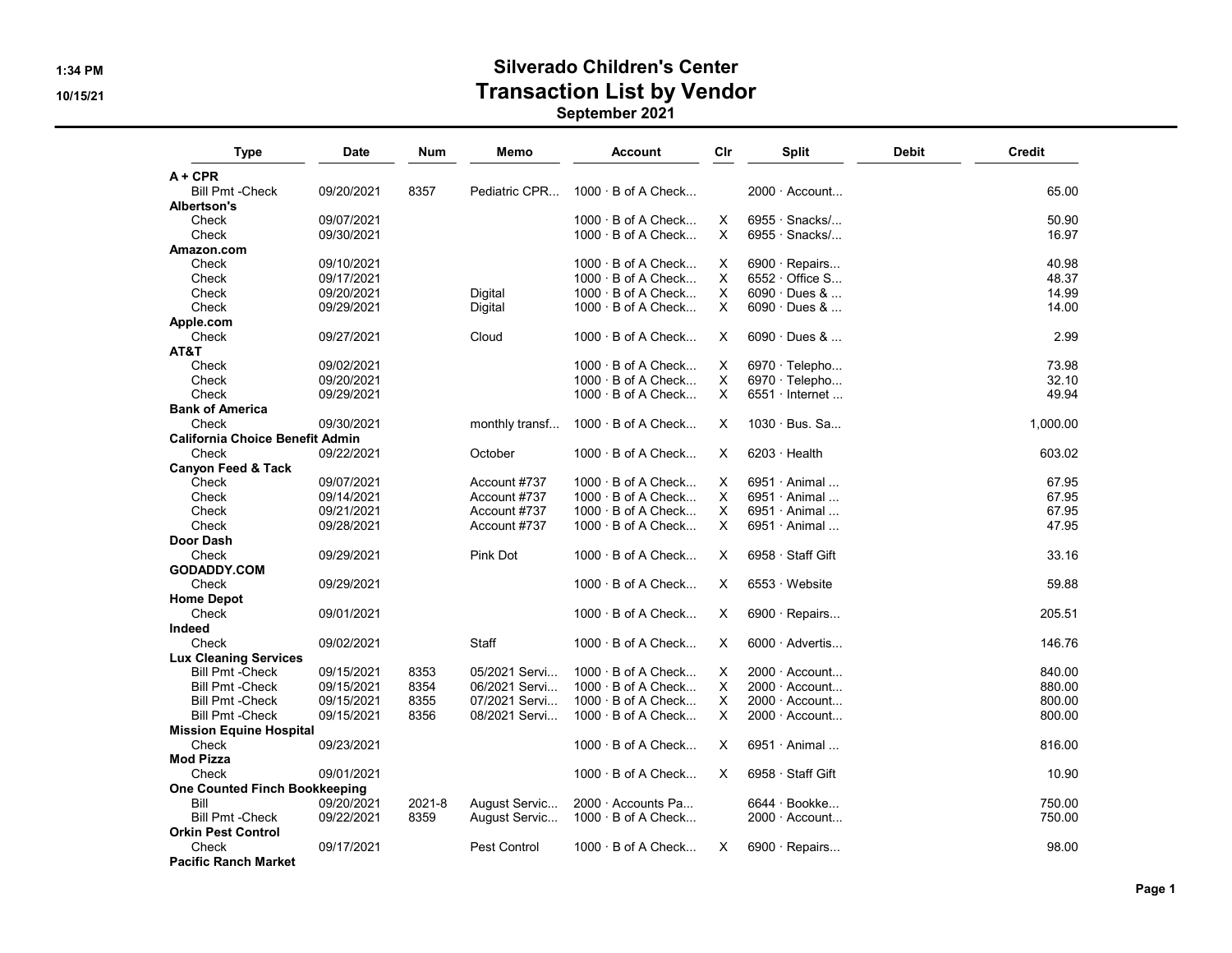## 1:34 PM Silverado Children's Center 10/15/21 and the contraction Contraction List by Vendor

#### September 2021

| <b>Type</b>                    | <b>Date</b> | <b>Num</b>    | Memo           | <b>Account</b>            | Cir            |                    | <b>Split</b>          | <b>Debit</b> | <b>Credit</b> |
|--------------------------------|-------------|---------------|----------------|---------------------------|----------------|--------------------|-----------------------|--------------|---------------|
| Check                          | 09/16/2021  |               |                | $1000 \cdot B$ of A Check | $\pmb{\times}$ |                    | 6958 · Staff Gift     |              | 31.12         |
| <b>Procare Software</b>        |             |               |                |                           |                |                    |                       |              |               |
| Check                          | 09/03/2021  |               | Software       | $1000 \cdot B$ of A Check | X              |                    | $6090 \cdot$ Dues &   |              | 49.00         |
| Check                          | 09/15/2021  |               | Software       | $1000 \cdot B$ of A Check | $\times$       |                    | $6090 \cdot$ Dues &   |              | 79.00         |
| <b>Sarkis Cakmak</b>           |             |               |                |                           |                |                    |                       |              |               |
| Bill                           | 09/01/2021  | Ck Re         | Repair Dama    | $2000 \cdot$ Accounts Pa  |                |                    | 6901 · Building       |              | 500.00        |
| Bill                           | 09/01/2021  | Ck Re         | Painting of Se | 2000 · Accounts Pa        |                |                    | $6901 \cdot$ Building |              | 2,050.00      |
| Bill                           | 09/01/2021  | Ck Re         | Labor for Floo | 2000 · Accounts Pa        |                |                    | $6901 \cdot$ Building |              | 4,550.00      |
| <b>Bill Pmt -Check</b>         | 09/04/2021  | 8352          | Labor to Insta | 1000 · B of A Check       | X              |                    | 2000 · Account        |              | 4,550.00      |
| <b>Bill Pmt -Check</b>         | 09/04/2021  | 8350          | Repair Dama    | $1000 \cdot B$ of A Check | X              |                    | 2000 · Account        |              | 500.00        |
| <b>Bill Pmt -Check</b>         | 09/04/2021  | 8351          | Painting of Se | $1000 \cdot B$ of A Check | X              |                    | $2000 \cdot$ Account  |              | 2,050.00      |
| <b>SCE</b>                     |             |               |                |                           |                |                    |                       |              |               |
| Check                          | 09/22/2021  |               |                | $1000 \cdot B$ of A Check | X              |                    | $6941 \cdot$ Gas &    |              | 427.57        |
| <b>Silverado Canyon Market</b> |             |               |                |                           |                |                    |                       |              |               |
| Check                          | 09/01/2021  |               |                | $1000 \cdot B$ of A Check | Χ              |                    | 6955 · Snacks/        |              | 24.50         |
| Check                          | 09/07/2021  |               |                | $1000 \cdot B$ of A Check | $\times$       |                    | 6958 · Staff Gift     |              | 21.57         |
| Check                          | 09/13/2021  |               |                | $1000 \cdot B$ of A Check | X              |                    | 6958 · Staff Gift     |              | 9.50          |
|                                |             |               |                |                           |                |                    |                       |              |               |
| Soriano, Juan<br>Bill          | 09/15/2021  |               | August Servic  | 2000 Accounts Pa          |                |                    | 6901 · Building       |              | 240.00        |
|                                | 09/20/2021  | Aug 2<br>8358 |                | $1000 \cdot B$ of A Check |                |                    |                       |              |               |
| <b>Bill Pmt -Check</b>         |             |               | August Servic  |                           |                |                    | $2000 \cdot$ Account  |              | 240.00        |
| Sparklett's                    |             |               |                |                           |                |                    |                       |              |               |
| Check                          | 09/17/2021  |               | Water-Coffee   | $1000 \cdot B$ of A Check | X              |                    | $6955 \cdot$ Snacks/  |              | 159.25        |
| <b>Staples Credit Plan</b>     |             |               |                |                           |                |                    |                       |              |               |
| Check                          | 09/16/2021  |               |                | $1000 \cdot B$ of A Check | X              |                    | $6552 \cdot$ Office S |              | 70.90         |
| <b>Target</b>                  |             |               |                |                           |                |                    |                       |              |               |
| Check                          | 09/09/2021  |               |                | $1000 \cdot B$ of A Check | X              |                    | 6905 · Janitorial     |              | 21.09         |
| The Computer Guys              |             |               |                |                           |                |                    |                       |              |               |
| Check                          | 09/01/2021  |               |                | $1000 \cdot B$ of A Check | X              |                    | $6552 \cdot$ Office S |              | 155.19        |
| <b>The Lakeside Collection</b> |             |               |                |                           |                |                    |                       |              |               |
| Check                          | 09/13/2021  |               | Paypal         | $1000 \cdot B$ of A Check | X              |                    | 6957 · Furniture      |              | 66.03         |
| <b>Trader Joe's</b>            |             |               |                |                           |                |                    |                       |              |               |
| Check                          | 09/13/2021  |               |                | $1000 \cdot B$ of A Check | X              |                    | $6955 \cdot$ Snacks/  |              | 117.55        |
| <b>Verizon Wireless</b>        |             |               |                |                           |                |                    |                       |              |               |
| Check                          | 09/03/2021  |               | August Servic  | $1000 \cdot B$ of A Check | X              |                    | $6970 \cdot$ Telepho  |              | 35.30         |
| Check                          | 09/29/2021  |               |                | $1000 \cdot B$ of A Check | $\times$       |                    | 6970 $\cdot$ Telepho  |              | 35.30         |
| Von's                          |             |               |                |                           |                |                    |                       |              |               |
| Check                          | 09/13/2021  |               | Playground S   | 1000 · B of A Check       | X              |                    | $6903 \cdot$ Equipm   |              | 269.36        |
| Check                          | 09/14/2021  |               |                | $1000 \cdot B$ of A Check | X              |                    | 6900 · Repairs        |              | 9.69          |
| <b>Worksite Pay</b>            |             |               |                |                           |                |                    |                       |              |               |
| Check                          | 09/02/2021  |               |                | $1000 \cdot B$ of A Check | X              | $6792 \cdot$ Staff |                       |              | 136.80        |
| Check                          | 09/14/2021  |               | Payroll # 202  | $1000 \cdot B$ of A Check | X              | -SPLIT-            |                       |              | 6,710.34      |
| Check                          | 09/14/2021  |               | Payroll # 202  | 1000 · B of A Check       | $\times$       | -SPLIT-            |                       |              | 2,200.86      |
| Check                          | 09/29/2021  |               |                | $1000 \cdot B$ of A Check | X              | -SPLIT-            |                       |              | 5.795.67      |
| Check                          | 09/29/2021  |               | Payroll # 202  | 1000 · B of A Check       | X              | -SPLIT-            |                       |              | 1,727.50      |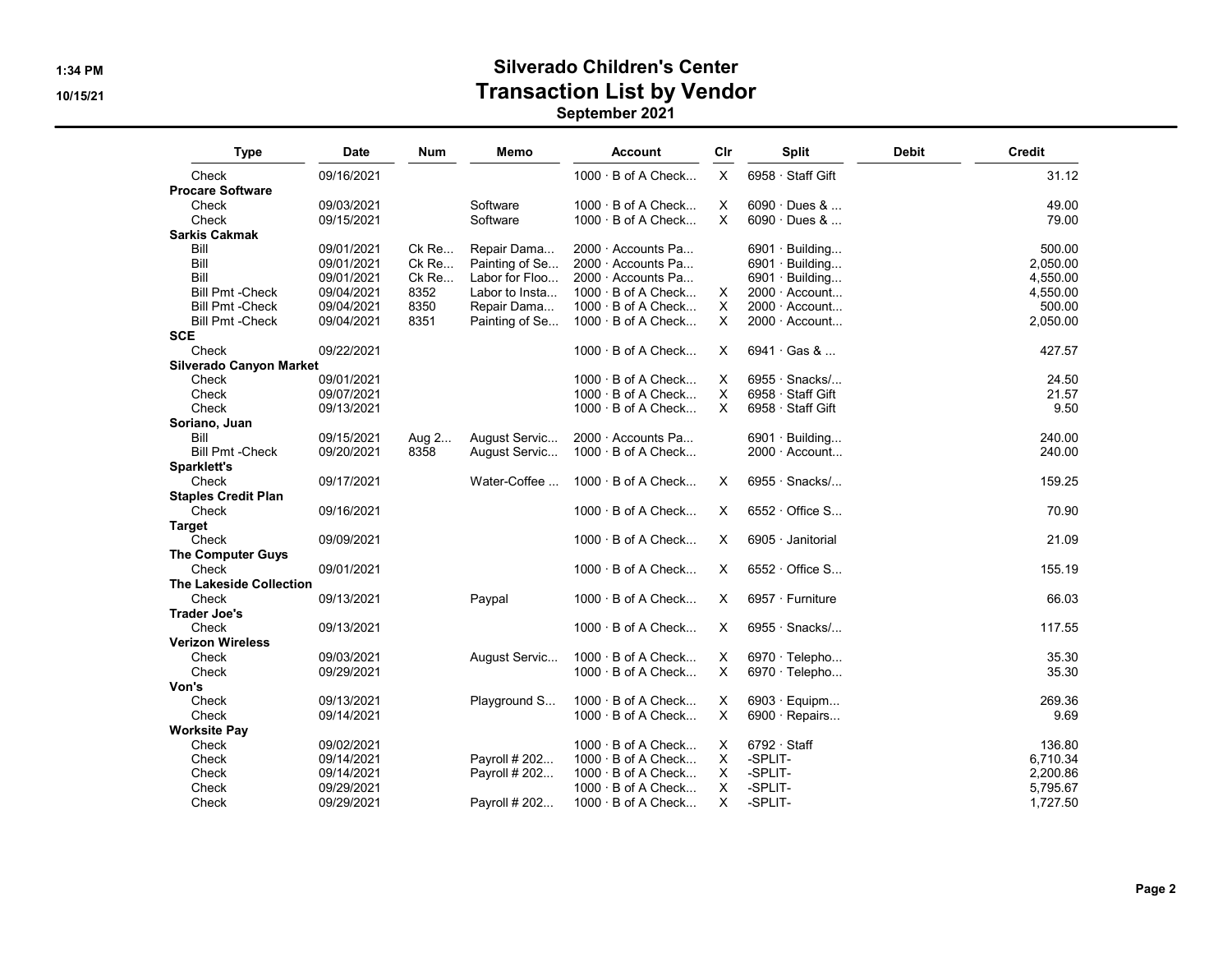### 1:33 PM Silverado Children's Center 10/15/21 Deposit Detail September 2021

| <b>Type</b>    | Num | <b>Date</b> | Name                                | <b>Account</b>                                 | Amount                  |
|----------------|-----|-------------|-------------------------------------|------------------------------------------------|-------------------------|
| <b>Deposit</b> |     | 09/09/2021  |                                     | $1000 \cdot B$ of A Chec                       | 7,445.00                |
|                |     |             | Franco, Nadine                      | $4090 \cdot$ Tuition                           | $-825.00$               |
|                |     |             | Martin Beiter, Kari                 | $4090 \cdot$ Tuition                           | $-810.00$               |
|                |     |             | Ferguson, Jamie                     | 4090 · Tuition                                 | -450.00                 |
|                |     |             | Sellers, Anne                       | $4090 \cdot$ Tuition                           | -575.00                 |
|                |     |             | Reiss, Jaymee                       | $4090 \cdot$ Tuition                           | $-900.00$               |
|                |     |             | Hunstman, Alicia                    | $4090 \cdot$ Tuition                           | $-1,095.00$             |
|                |     |             | Wilson, Kat                         | $4090 \cdot$ Tuition                           | $-450.00$               |
|                |     |             | Kaatz, Christine                    | $4090 \cdot$ Tuition<br>$4090 \cdot$ Tuition   | $-920.00$<br>$-695.00$  |
|                |     |             | Spradlin, Amanda<br>Blanc, Richard  | $4090 \cdot$ Tuition                           | $-125.00$               |
|                |     |             | Smith, Christie                     | $4090 \cdot$ Tuition                           | -450.00                 |
|                |     |             | Sleeis Gubareva, Ka                 | 4080 · Registration                            | $-75.00$                |
|                |     |             | Blanc, Richard                      | 4080 · Registration                            | $-75.00$                |
| <b>TOTAL</b>   |     |             |                                     |                                                | $-7,445.00$             |
| <b>Deposit</b> |     | 09/09/2021  |                                     | $1000 \cdot B$ of A Chec                       | 1,428.14                |
|                |     |             | Hammett, Kaylee                     | $4090 \cdot$ Tuition                           | -714.07                 |
|                |     |             | Hammett, Kaylee                     | $4090 \cdot$ Tuition                           | $-714.07$               |
| <b>TOTAL</b>   |     |             |                                     |                                                | $-1,428.14$             |
| <b>Deposit</b> |     | 09/14/2021  |                                     | $1000 \cdot B$ of A Chec                       | 4,414.06                |
|                |     |             | Gubareva, Katerina                  | 4090 · Tuition                                 | $-550.00$               |
|                |     |             | Daum, Alyssa                        | $4090 \cdot$ Tuition                           | $-2,000.00$             |
|                |     |             | Chang, Judith                       | $4090 \cdot$ Tuition                           | -695.00                 |
|                |     |             | Potter, Kaily<br>McGee Abouelnasr,  | $4090 \cdot$ Tuition<br>$4090 \cdot$ Tuition   | -498.78<br>$-670.28$    |
| <b>TOTAL</b>   |     |             |                                     |                                                | -4,414.06               |
|                |     |             |                                     |                                                |                         |
| <b>Deposit</b> |     | 09/14/2021  |                                     | $1000 \cdot B$ of A Chec                       | 10,390.15               |
|                |     |             | Nishimura, Akane                    | $4090 \cdot$ Tuition                           | $-450.00$               |
|                |     |             | Milburn, Eugene                     | 4080 · Registration                            | $-75.00$                |
|                |     |             | Park, Annie                         | $4090 \cdot$ Tuition                           | $-1,095.00$             |
|                |     |             | Lee, Jeannie                        | $4090 \cdot$ Tuition<br>$4090 \cdot$ Tuition   | $-1,095.00$<br>-706.65  |
|                |     |             | Dudley, Lauren<br>Rebecca Berkowitz | $4090 \cdot$ Tuition                           | -425.00                 |
|                |     |             | Ketcham, Kami                       | $4090 \cdot$ Tuition                           | $-810.00$               |
|                |     |             | Clay, Mary                          | $4090 \cdot$ Tuition                           | $-675.00$               |
|                |     |             | Milburn, Eugene                     | $4090 \cdot$ Tuition                           | $-575.00$               |
|                |     |             | Gentile, Robyn                      | $4090 \cdot$ Tuition                           | -351.00                 |
|                |     |             | Collins, Erin                       | $4090 \cdot$ Tuition                           | $-760.00$               |
|                |     |             | Link, Jamie                         | $4090 \cdot$ Tuition                           | $-620.00$               |
|                |     |             | Mehrmand, Sara                      | $4090 \cdot$ Tuition                           | $-695.00$               |
|                |     |             | Hatch, Melissa<br>Jeffries, Kaley   | $4090 \cdot$ Tuition<br>$4090 \cdot$ Tuition   | $-550.00$<br>$-347.50$  |
|                |     |             | Hassey, Celeste                     | $4090 \cdot$ Tuition                           | $-350.00$               |
|                |     |             | Hutchinson, Brian                   | $4090 \cdot$ Tuition                           | $-810.00$               |
| <b>TOTAL</b>   |     |             |                                     |                                                | $-10,390.15$            |
| <b>Deposit</b> |     | 09/28/2021  |                                     | $1000 \cdot B$ of A Chec                       | 6,511.90                |
|                |     |             | <b>CHS</b><br>Ralph's               | $4090 \cdot$ Tuition<br>$4010 \cdot$ Donations | $-6,500.00$<br>$-11.90$ |
| <b>TOTAL</b>   |     |             |                                     |                                                | $-6,511.90$             |
|                |     |             |                                     |                                                |                         |